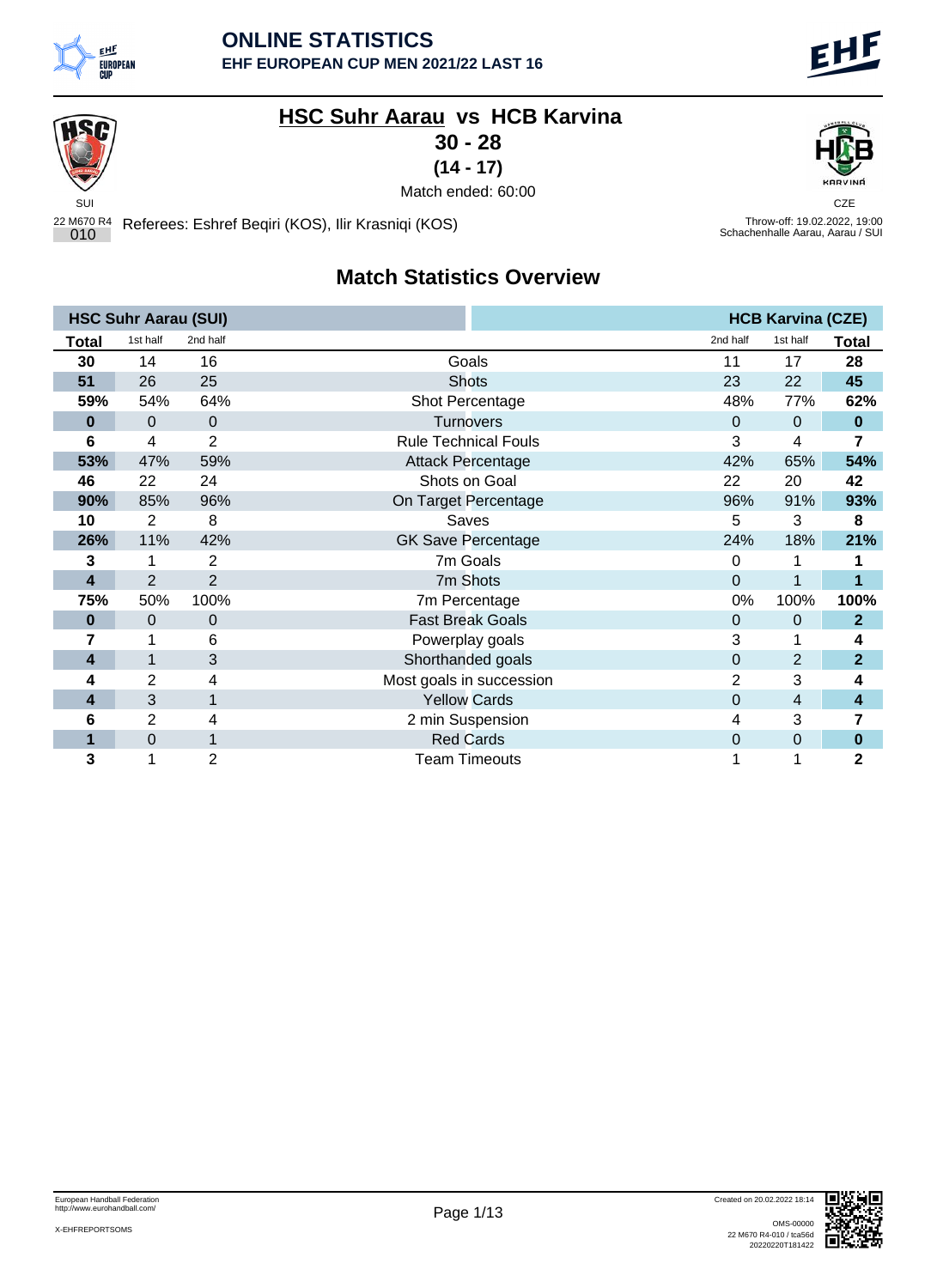



### **Match Statistics Shots**

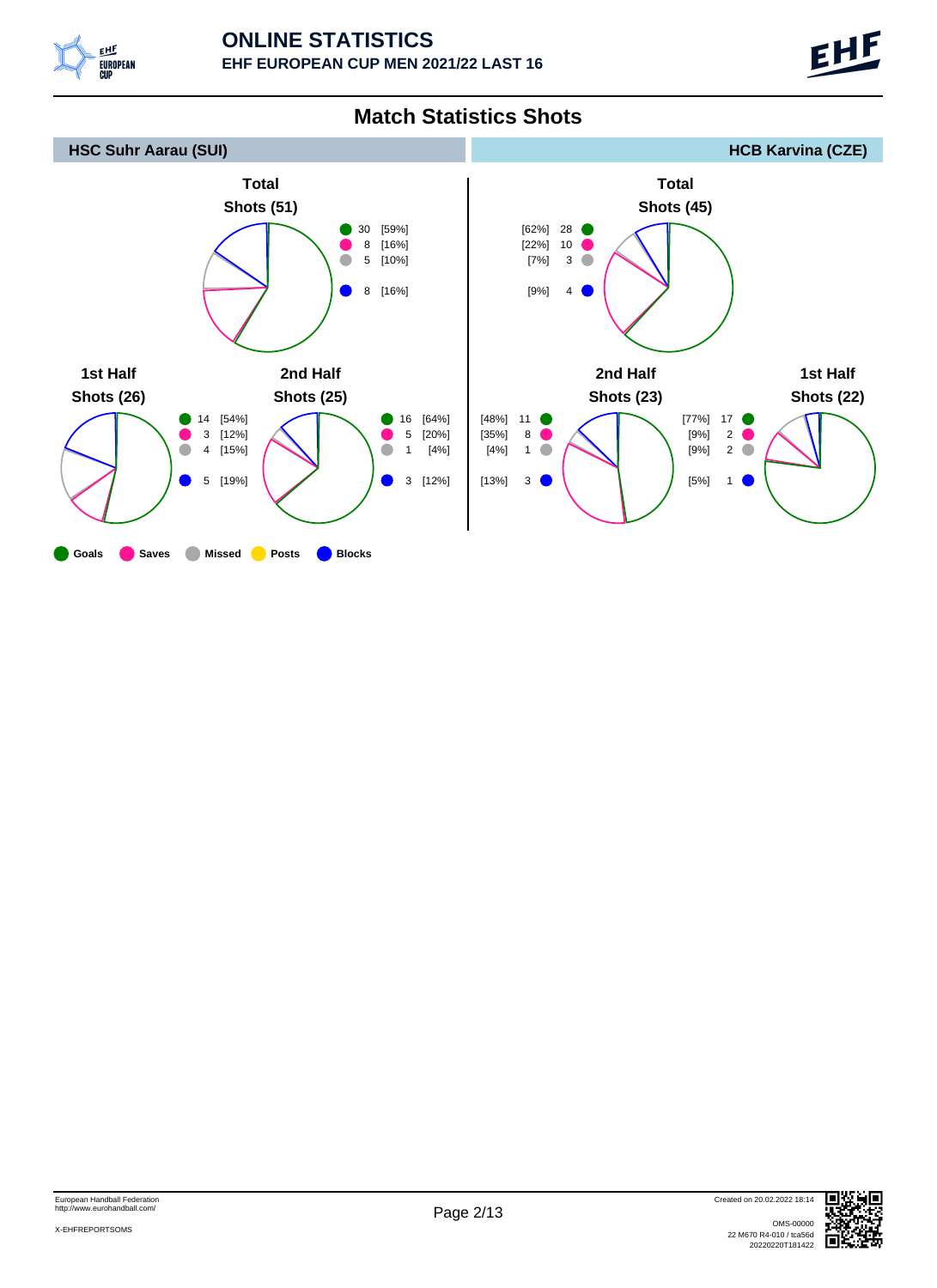

# **Player Statistics: HSC Suhr Aarau (SUI)**

| Goalkeeper          |       | Total |      |    | All Saves/Shots |           |            |              |    |             |  |
|---------------------|-------|-------|------|----|-----------------|-----------|------------|--------------|----|-------------|--|
| No. Name            | Saves | Shots | $\%$ | GC | 7M              | 6M        | 9M         | Wina         | B1 | FB          |  |
| 16 GRAZIOLI Leonard | 10    | 39    | 26   | 29 | $0\%$ (0/1)     | 44% (4/9) | 27% (5/18) | $11\%$ (1/9) |    | $0\% (0/2)$ |  |
| <b>TOTALS</b>       | 10    | 39    | 26   | 29 | $0\%$ (0/1)     | 44% (4/9) | 27% (5/18) | $11\%$ (1/9) |    | $0\%$ (0/2) |  |

| Total<br>Player              |                |  |                | All Goals/Shots |     |      |     |           |            |  |           | Additionals  |              | Punishments  |    |              |   |
|------------------------------|----------------|--|----------------|-----------------|-----|------|-----|-----------|------------|--|-----------|--------------|--------------|--------------|----|--------------|---|
| No. Name                     | Pos.<br>Goals  |  | Shots          | %               | 7M  | 7M%  | 6M  |           | 9M Wing BT |  | <b>FB</b> | Ass.         | <b>ST</b>    | <b>BL</b>    | YC | 2m RC        |   |
| 3 SARLOS Nikos               | $\mathbf{0}$   |  | $\mathbf 0$    | $\mathbf 0$     |     |      |     |           |            |  |           |              |              |              |    |              |   |
| 4 FALUVÉGI Rudolf (HUN)      | 3              |  | 5              | 60              |     |      |     | 3/5       |            |  |           |              |              |              | 1  |              |   |
| 5 REICHMUTH Timothy          | $\mathbf{1}$   |  | 3              | 33              |     |      | 0/1 | 1/1       | 0/1        |  |           |              | $\mathbf{1}$ |              |    | $\mathbf{1}$ |   |
| 7 HOFER Lars                 | $\Omega$       |  | $\mathbf 0$    | $\mathbf 0$     |     |      |     |           |            |  |           |              |              |              |    |              |   |
| 8 ZEHNDER Manuel             | 12             |  | 21             | 57              | 3/3 | 100% | 1/2 | 8/16      |            |  |           | 6            | 2            |              |    |              |   |
| 11 ATTENHOFER Gian           | 6              |  | $\overline{7}$ | 86              |     |      | 1/2 | 2/2       | 3/3        |  |           | 1            |              |              | 1  |              |   |
| 16 GRAZIOLI Leonard          | $\mathbf{0}$   |  | $\mathbf{0}$   | $\mathbf 0$     |     |      |     |           |            |  |           |              |              |              |    |              |   |
| <b>18 PARKHOMENKO Daniel</b> | $\mathbf 0$    |  | 2              | 0               |     |      |     | 0/2       |            |  |           |              |              |              |    |              |   |
| 19 PEJKOVIC Leonard (SLO)    | $\mathbf{0}$   |  | $\mathbf 0$    | $\mathbf 0$     |     |      |     |           |            |  |           |              |              |              |    |              |   |
| 20 LAUBE Lukas               | 1              |  | 1              | 100             |     |      | 1/1 |           |            |  |           |              |              | $\mathbf{1}$ |    | 1            |   |
| 22 MUGGLI Sergio             | 3              |  | 5              | 60              |     |      |     | 3/5       |            |  |           |              |              |              |    |              |   |
| 24 GOMBOSO Onelio            | 0              |  | 0              | 0               |     |      |     |           |            |  |           |              |              |              |    |              |   |
| 25 KALT Jonas                | $\mathbf{0}$   |  | $\mathbf{0}$   | $\mathbf 0$     |     |      |     |           |            |  |           |              |              |              |    |              |   |
| 38 SCHEIDIGER Jannis         | $\mathbf 0$    |  | 0              | 0               |     |      |     |           |            |  |           |              |              |              |    |              |   |
| 47 STREBEL Patrick           | $\overline{2}$ |  | 3              | 67              |     |      | 1/2 | 1/1       |            |  |           | $\mathbf{1}$ |              |              |    | $\mathbf{1}$ |   |
| 49 SLANINKA Martin (SVK)     | $\overline{2}$ |  | 3              | 67              |     |      | 1/1 | 1/2       |            |  |           |              |              | 3            | 1  | 3            | 1 |
| <b>UNASSIGNED</b>            | $\mathbf{0}$   |  | $\mathbf{1}$   | $\mathbf{0}$    | 0/1 | 0%   |     |           |            |  |           |              |              |              | 1  |              |   |
| <b>Player TOTALS</b>         | 30             |  | 51             | 59              | 3/4 | 75%  | 5/9 | 19/34 3/4 |            |  |           | 8            | 3            | 4            |    | 6            |   |

| Officials                  |    |    | Punishments |
|----------------------------|----|----|-------------|
| No. Name                   | YC | 2m | RC          |
| A REICHMUTH Tom            |    |    |             |
| <b>B STEVIC Aleksandar</b> |    |    |             |
| C CUCKOVIC Milos           |    |    |             |
| D WASSER Tanja             |    |    |             |
| <b>TEAM</b>                |    |    |             |
| <b>TOTALS</b>              |    | 6  |             |

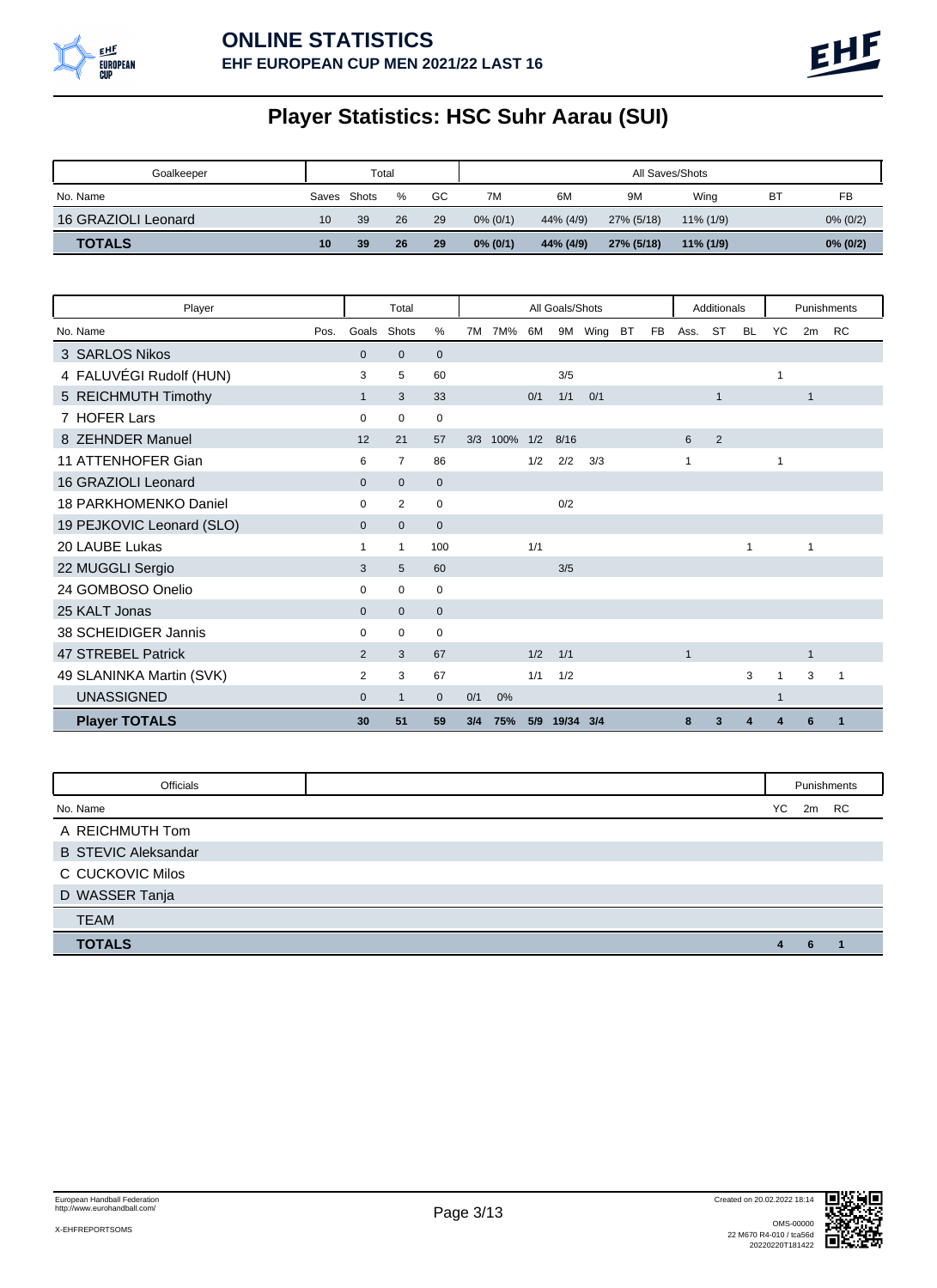

# **Player Statistics: HCB Karvina (CZE)**

| Goalkeeper                  |             | Total |    |    | All Saves/Shots |              |            |             |    |    |  |  |  |
|-----------------------------|-------------|-------|----|----|-----------------|--------------|------------|-------------|----|----|--|--|--|
| No. Name                    | Saves Shots |       | %  | GC | 7M              | 6M           | 9M         | Wina        | B1 | FB |  |  |  |
| <b>MOKROS Petr</b>          | 3           |       | 18 | 14 | $0\% (0/1)$     | $50\% (2/4)$ | 10% (1/10) | $0\% (0/2)$ |    |    |  |  |  |
| 16 MARJANOVIC Nemanja (SRB) |             | 22    | 23 | 17 | $0\%$ (0/2)     | 25% (1/4)    | 21% (3/14) | 50% (1/2)   |    |    |  |  |  |
| <b>TOTALS</b>               |             | 39    | 21 | 31 | $0\%$ (0/3)     | $37\%$ (3/8) | 16% (4/24) | 25% (1/4)   |    |    |  |  |  |

| Player                      |      |                | Total          |                | All Goals/Shots |                      |     |     |         |           |           | Additionals    |                | Punishments    |              |                |    |
|-----------------------------|------|----------------|----------------|----------------|-----------------|----------------------|-----|-----|---------|-----------|-----------|----------------|----------------|----------------|--------------|----------------|----|
| No. Name                    | Pos. | Goals          | Shots          | %              | 7M              | 7M%                  | 6M  |     | 9M Wing | <b>BT</b> | <b>FB</b> | Ass.           | ST             | <b>BL</b>      | <b>YC</b>    | 2m             | RC |
| 1 MOKROS Petr               |      | $\mathbf{1}$   | $\mathbf{1}$   | 100            |                 |                      |     |     |         |           | 1/1       | $\mathbf{1}$   |                |                |              |                |    |
| 15 PATZEL Vojtech           |      | 4              | 10             | 40             | 1/1             | 100%                 |     | 3/9 |         |           |           | 1              |                | 1              |              |                |    |
| 16 MARJANOVIC Nemanja (SRB) |      | $\mathbf{1}$   | $\mathbf{1}$   | 100            |                 |                      |     | 1/1 |         |           |           |                |                |                |              |                |    |
| 20 MLOTEK Slavomír          |      | 0              | $\mathbf 0$    | $\mathbf 0$    |                 |                      |     |     |         |           |           |                |                |                |              |                |    |
| 21 FULNEK Patrik            |      | 3              | 5              | 60             |                 |                      | 1/2 | 2/3 |         |           |           | $\overline{2}$ |                |                | $\mathbf{1}$ | $\mathbf{1}$   |    |
| 23 UŽEK Jan                 |      |                | 3              | 33             |                 |                      | 1/2 | 0/1 |         |           |           | 1              |                |                |              |                |    |
| 27 HARABIS Denis            |      | 6              | 8              | 75             |                 |                      | 0/1 | 1/1 | 5/6     |           |           | 3              |                | $\mathbf{1}$   | $\mathbf{1}$ |                |    |
| 30 SOLÁK Dominik            |      | 5              | $\overline{7}$ | 71             |                 |                      | 1/1 | 4/6 |         |           |           | 5              |                | 2              | 1            | 1              |    |
| 31 SKALICKÝ Ondrej          |      | $\overline{4}$ | $\overline{7}$ | 57             |                 |                      | 1/3 |     | 3/4     |           |           | 3              |                |                |              | $\mathbf{1}$   |    |
| 32 PETROVIC Kosta (SRB)     |      |                | 1              | 100            |                 |                      | 1/1 |     |         |           |           |                |                | $\overline{2}$ |              | $\overline{2}$ |    |
| 33 SIROKY Petr              |      | $\mathbf{0}$   | $\mathbf{0}$   | $\mathbf 0$    |                 |                      |     |     |         |           |           |                |                |                |              |                |    |
| 38 NANTL Matej              |      | 0              | $\mathbf 0$    | $\mathbf 0$    |                 |                      |     |     |         |           |           |                |                |                |              |                |    |
| 44 SOBOL Jan                |      | $\mathbf{0}$   | $\mathbf{0}$   | $\overline{0}$ |                 |                      |     |     |         |           |           |                |                |                |              |                |    |
| 77 RUZA David               |      | 1              | 1              | 100            |                 |                      |     | 1/1 |         |           |           |                | $\overline{1}$ |                |              |                |    |
| 96 FRANC Václav             |      | $\Omega$       | $\mathbf{0}$   | $\overline{0}$ |                 |                      |     |     |         |           |           |                |                |                |              | 2              |    |
| <b>UNASSIGNED</b>           |      | 1              | 1              | 100            |                 |                      |     |     |         |           | 1/1       |                |                |                | 1            |                |    |
| <b>Player TOTALS</b>        |      | 28             | 45             | 62             | 1/1             | 100% 5/10 12/22 8/10 |     |     |         |           | 2/2       | 16             | 1              | 6              | 4            | $\overline{7}$ |    |

| Officials            |   |          | Punishments |
|----------------------|---|----------|-------------|
| No. Name             |   | YC 2m RC |             |
| A TABARA Jiri        |   |          |             |
| <b>B</b> GODÁL Radek |   |          |             |
| C BRUNA Michal       |   |          |             |
| D JAROS Daniel       |   |          |             |
| <b>TEAM</b>          |   |          |             |
| <b>TOTALS</b>        | 4 |          |             |

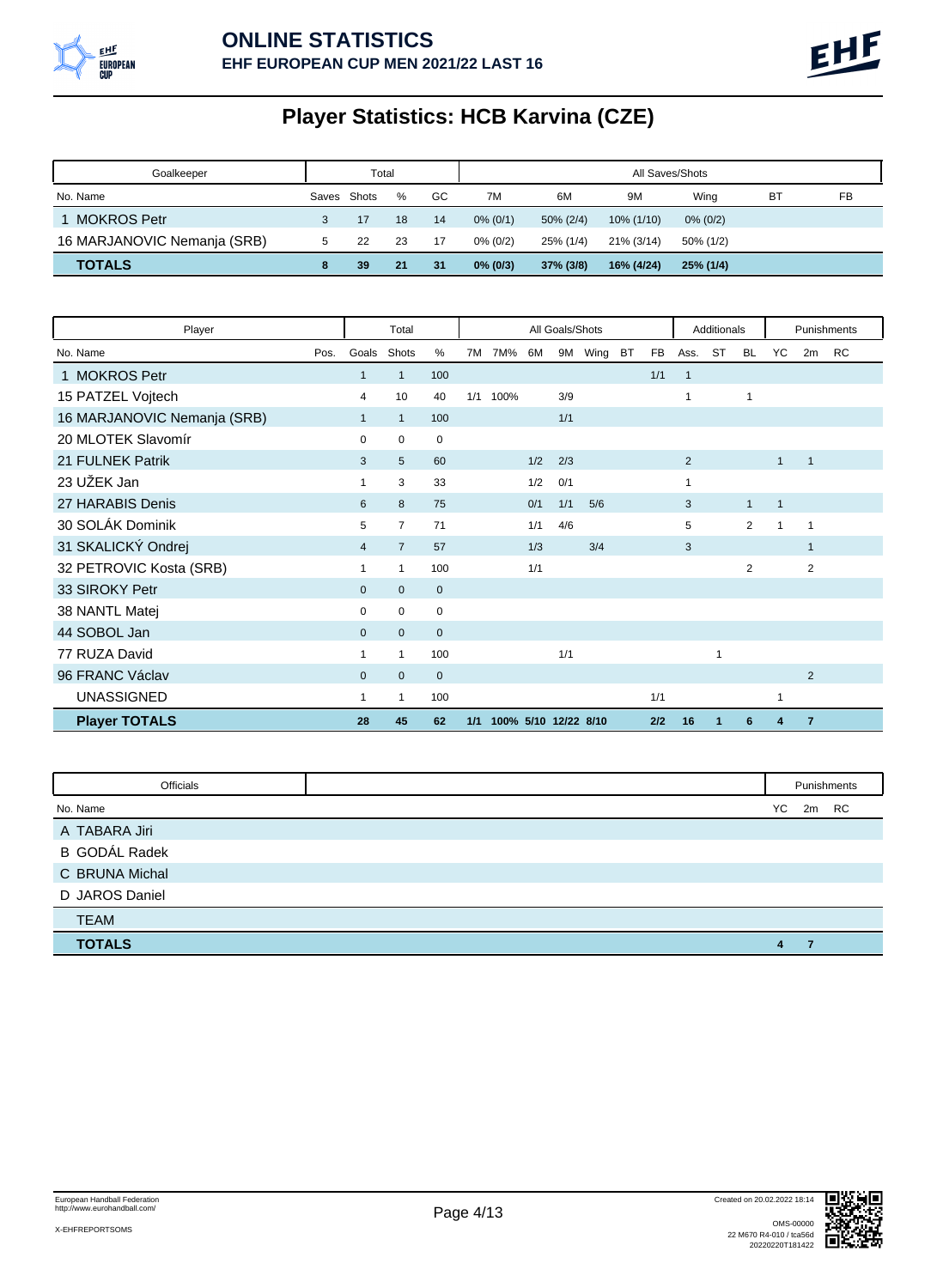

**Play-by-play 1st half**

|       | <b>HSC Suhr Aarau (SUI)</b>           |                |          |            | <b>HCB Karvina (CZE)</b>            |       |
|-------|---------------------------------------|----------------|----------|------------|-------------------------------------|-------|
| 01:07 | Shot Reichmuth, Timothy (5) saved     | $(\odot)$      |          |            |                                     |       |
| 01:19 | Yellow card Slaninka, Martin (49)     | П              |          |            |                                     |       |
|       |                                       |                | $0 - 1$  | $\odot$    | 7m Goal Patzel, Vojtech (15)        | 01:39 |
|       |                                       |                |          |            | Yellow card Solák, Dominik (30)     | 02:00 |
| 02:07 | Technical fault Slaninka, Martin (49) | <b>TF</b>      |          |            |                                     |       |
|       |                                       |                | $0 - 2$  |            | Goal Fulnek, Patrik (21)            | 02:35 |
|       |                                       |                |          |            | Yellow card Fulnek, Patrik (21)     | 02:46 |
| 03:29 | Goal Zehnder, Manuel (8)              | $\circledcirc$ | $1 - 2$  |            |                                     |       |
|       |                                       |                |          | TF         | Technical fault Fulnek, Patrik (21) | 04:03 |
| 04:09 | Goal Reichmuth, Timothy (5)           | $\circledcirc$ | $2 - 2$  |            |                                     |       |
|       |                                       |                | $2 - 3$  |            | Goal Užek, Jan (23)                 | 04:18 |
|       |                                       |                |          | <b>TF</b>  | Technical fault Harabis, Denis (27) | 05:36 |
| 05:56 | Missed shot Zehnder, Manuel (8)       | - 69)          |          |            |                                     |       |
|       |                                       |                |          | 2'         | 2 minutes suspension Solák (30)     | 06:11 |
| 06:46 | Shot Zehnder, Manuel (8) saved        |                |          |            |                                     |       |
|       |                                       |                |          | TF         | Technical fault Fulnek, Patrik (21) | 07:11 |
| 07:17 | Goal Attenhofer, Gian (11)            | $\circledcirc$ | $3 - 3$  |            |                                     |       |
|       |                                       |                |          |            | Shot Patzel, Vojtech (15) saved     | 07:46 |
| 08:10 | Missed shot Muggli, Sergio (22)       | $(\div)$       |          |            |                                     |       |
|       |                                       |                | $3 - 4$  |            | Goal Skalický, Ondrej (31)          | 08:50 |
| 09:01 | Goal Zehnder, Manuel (8)              | 68)            | $4 - 4$  |            |                                     |       |
|       |                                       |                | $4 - 5$  |            | Goal Harabis, Denis (27)            | 09:23 |
| 10:19 | Missed shot Zehnder, Manuel (8)       |                |          |            |                                     |       |
| 11:01 | Goal Attenhofer, Gian (11)            | $\circledcirc$ | $5 - 5$  |            |                                     |       |
|       |                                       |                |          |            | Shot Skalický, Ondrej (31) saved    | 11:08 |
| 11:23 | Goal Zehnder, Manuel (8)              | $\circledcirc$ | $6 - 5$  |            |                                     |       |
|       |                                       |                | $6 - 6$  |            | Goal Solák, Dominik (30)            | 11:51 |
|       |                                       |                |          |            | Yellow card UNASSIGNED, ()          | 12:06 |
|       |                                       |                |          | 2'         | 2 minutes suspension Fulnek (21)    | 12:49 |
| 12:49 | 7m Missed shot UNASSIGNED, ()         | $\circled{2}$  |          |            |                                     |       |
|       |                                       |                | $6 - 7$  |            | Goal Solák, Dominik (30)            | 13:45 |
| 14:10 | Technical fault Attenhofer, Gian (11) | TF             |          |            |                                     |       |
|       |                                       |                | $6 - 8$  |            | Goal Harabis, Denis (27)            | 14:46 |
| 15:19 | Goal Faluvégi, Rudolf (4)             | $\circledcirc$ | $7 - 8$  |            |                                     |       |
|       |                                       |                |          |            | Missed shot Patzel, Vojtech (15)    | 15:56 |
| 16:25 | Technical fault Slaninka, Martin (49) | TF             |          |            |                                     |       |
|       |                                       |                |          | ΤF         | Technical fault Solák, Dominik (30) | 17:02 |
| 17:33 | Goal Faluvégi, Rudolf (4)             | $\circledcirc$ | $8 - 8$  |            |                                     |       |
|       |                                       |                | $8 - 9$  | 63         | Goal Solák, Dominik (30)            | 18:06 |
| 18:39 | Shot Parkhomenko (18) saved           | ⊙              |          |            |                                     |       |
|       |                                       |                |          | <b>TTO</b> | <b>Team Timeout</b>                 | 19:09 |
| 19:28 | 2 minutes suspension Slaninka (49)    | <u> 2' </u>    |          |            |                                     |       |
|       |                                       |                | $8 - 10$ |            | Goal Skalický, Ondrej (31)          | 19:43 |
| 19:52 | Yellow card Attenhofer, Gian (11)     | Ш              |          |            |                                     |       |
|       |                                       |                |          |            | Yellow card Harabis, Denis (27)     | 20:39 |

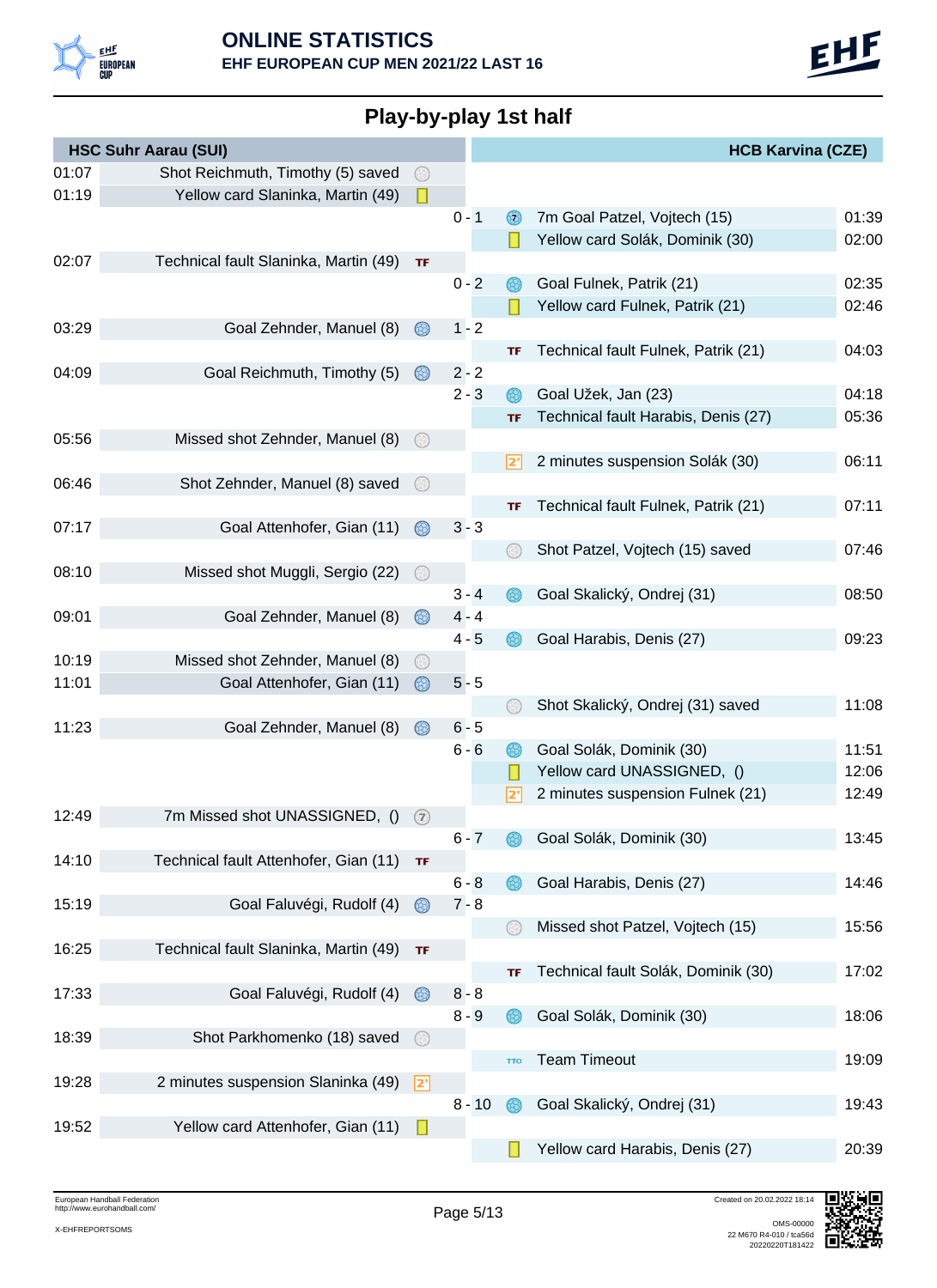

|       |                                  |                | Play-by-play 1st half |     |                                 |                          |       |
|-------|----------------------------------|----------------|-----------------------|-----|---------------------------------|--------------------------|-------|
|       | <b>HSC Suhr Aarau (SUI)</b>      |                |                       |     |                                 | <b>HCB Karvina (CZE)</b> |       |
| 20:51 | Goal Muggli, Sergio (22)         | $\circledcirc$ | $9 - 10$              |     |                                 |                          |       |
|       |                                  |                | $9 - 11$              |     | Goal Harabis, Denis (27)        |                          | 21:29 |
| 22:16 | Goal Attenhofer, Gian (11)       | $\circledcirc$ | $10 - 11$             |     |                                 |                          |       |
|       |                                  |                | $10 - 12$             | 68. | Goal Patzel, Vojtech (15)       |                          | 22:51 |
| 22:59 | Yellow card Faluvégi, Rudolf (4) |                |                       |     |                                 |                          |       |
| 23:27 | Goal Laube, Lukas (20)           | $\circledcirc$ | $11 - 12$             |     |                                 |                          |       |
|       |                                  |                | $11 - 13$             |     | Goal Fulnek, Patrik (21)        |                          | 23:37 |
| 23:48 | Goal Attenhofer, Gian (11)       | $\circledcirc$ | $12 - 13$             |     |                                 |                          |       |
|       |                                  |                | $12 - 14$             |     | Goal Skalický, Ondrej (31)      |                          | 24:51 |
| 25:01 | 7m Goal Zehnder, Manuel (8)      | $\odot$        | $13 - 14$             |     |                                 |                          |       |
|       |                                  |                | $13 - 15$             | 63  | Goal Solák, Dominik (30)        |                          | 26:19 |
| 26:36 | <b>Team Timeout</b>              | <b>TTO</b>     |                       |     |                                 |                          |       |
| 27:02 | Goal Zehnder, Manuel (8)         | 68)            | $14 - 15$             |     |                                 |                          |       |
|       |                                  |                | $14 - 16$             |     | Goal Solák, Dominik (30)        |                          | 27:11 |
| 28:39 | 2 minutes suspension Laube (20)  | $ 2$ '         |                       |     |                                 |                          |       |
|       |                                  |                |                       |     | Missed shot Harabis, Denis (27) |                          | 28:53 |
|       |                                  |                |                       |     | 2 minutes suspension Franc (96) |                          | 29:37 |
| 29:55 | Technical fault Pejkovic (19)    | <b>TF</b>      |                       |     |                                 |                          |       |
|       |                                  |                | $14 - 17$             |     | Goal Mokros, Petr (1)           |                          | 30:00 |
|       |                                  |                |                       |     |                                 |                          |       |

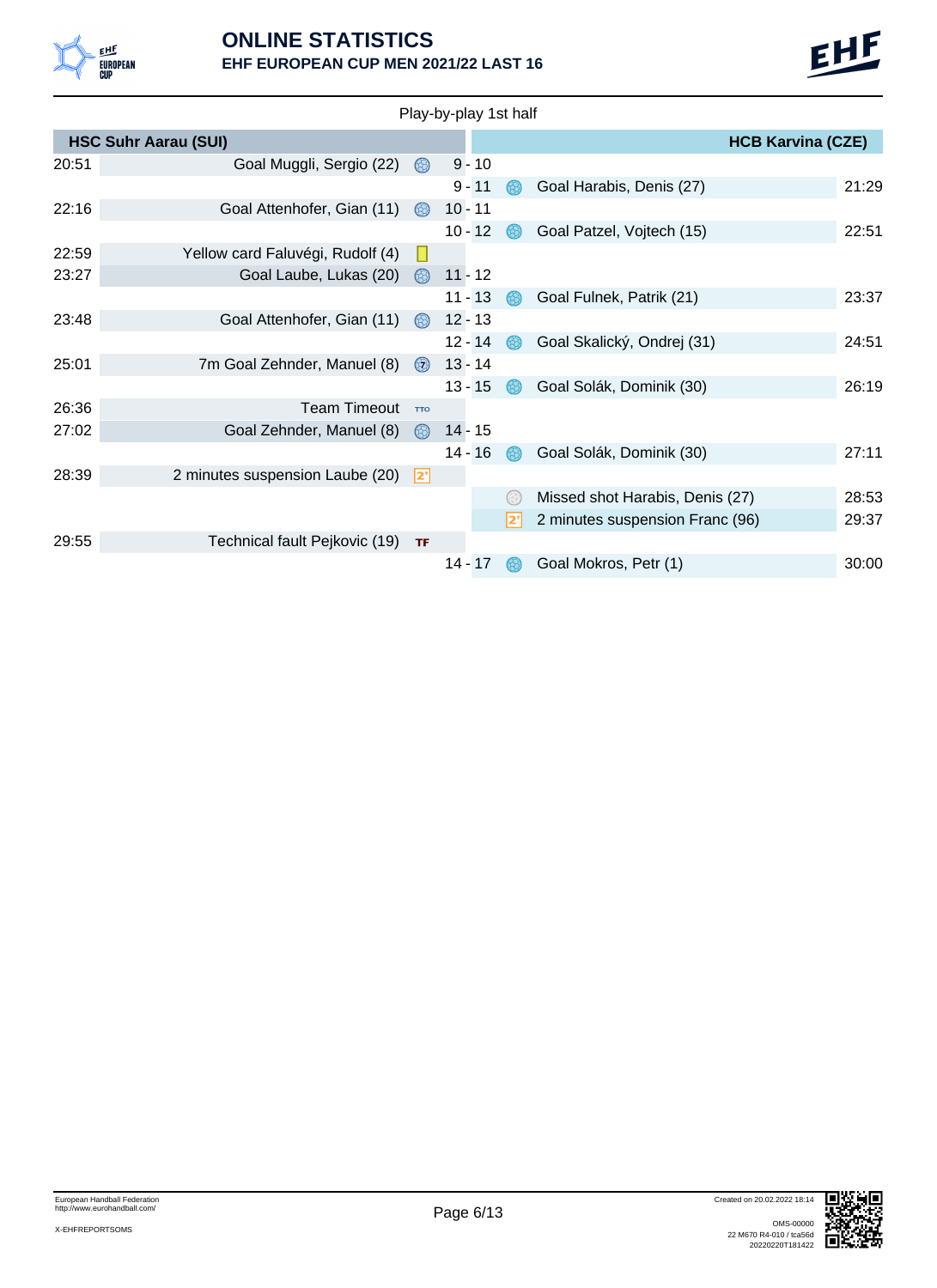

|  |  | Play-by-play 2nd half |
|--|--|-----------------------|
|  |  |                       |

|       | <b>HSC Suhr Aarau (SUI)</b>         |                     |           |            | <b>HCB Karvina (CZE)</b>            |       |
|-------|-------------------------------------|---------------------|-----------|------------|-------------------------------------|-------|
|       |                                     |                     | $14 - 18$ | 68.        | Goal Patzel, Vojtech (15)           | 30:30 |
| 30:52 | Technical fault Zehnder, Manuel (8) | TF                  |           |            |                                     |       |
|       |                                     |                     |           |            | Shot Skalický, Ondrej (31) saved    | 31:34 |
|       |                                     |                     | $14 - 19$ |            | Goal UNASSIGNED, ()                 | 32:07 |
| 32:15 | Goal Zehnder, Manuel (8)            | 68)                 | $15 - 19$ |            |                                     |       |
| 32:28 | Shot Slaninka, Martin (49) saved    | $(\leftrightarrow)$ |           |            |                                     |       |
| 32:54 | 7m Goal Zehnder, Manuel (8)         | $\odot$             | $16 - 19$ |            |                                     |       |
|       |                                     |                     |           |            | Shot Užek, Jan (23) saved           | 33:23 |
| 33:33 | Goal Zehnder, Manuel (8)            |                     | $17 - 19$ |            |                                     |       |
| 34:30 | Goal Zehnder, Manuel (8)            | 68)                 | $18 - 19$ |            |                                     |       |
|       |                                     |                     |           | <b>TTO</b> | <b>Team Timeout</b>                 | 34:41 |
| 35:02 | 2 minutes suspension Slaninka (49)  | <u> 2'</u>          |           |            |                                     |       |
|       |                                     |                     |           |            | Shot Skalický, Ondrej (31) saved    | 35:21 |
| 36:12 | Shot Zehnder, Manuel (8) saved      | (48                 |           |            |                                     |       |
|       |                                     |                     | $18 - 20$ |            | Goal Marjanovic, Nemanja (16)       | 36:18 |
| 37:03 | <b>Team Timeout</b>                 | <b>TTO</b>          |           |            |                                     |       |
| 37:08 | Shot Reichmuth, Timothy (5) saved   | $\circledcirc$      |           |            |                                     |       |
|       |                                     |                     | $18 - 21$ |            | Goal Patzel, Vojtech (15)           | 38:03 |
|       |                                     |                     |           | 2'         | 2 minutes suspension Franc (96)     | 38:39 |
| 38:39 | 7m Goal Zehnder, Manuel (8)         | $\odot$             | $19 - 21$ |            |                                     |       |
| 39:24 | Goal Zehnder, Manuel (8)            | $\circledcirc$      | $20 - 21$ |            |                                     |       |
| 40:01 | Goal Attenhofer, Gian (11)          |                     | $21 - 21$ |            |                                     |       |
|       |                                     |                     | $21 - 22$ |            | Goal Skalický, Ondrej (31)          | 40:39 |
|       |                                     |                     |           | 2'         | 2 minutes suspension Petrovic (32)  | 41:37 |
| 41:50 | Goal Muggli, Sergio (22)            | $\circledcirc$      | $22 - 22$ |            |                                     |       |
|       |                                     |                     |           | TF         | Technical fault Ruza, David (77)    | 42:20 |
| 42:46 | Goal Faluvégi, Rudolf (4)           | 68)                 | $23 - 22$ |            |                                     |       |
| 43:30 | Yellow card UNASSIGNED, ()          |                     |           |            |                                     |       |
|       |                                     |                     | $23 - 23$ |            | Goal Harabis, Denis (27)            | 43:40 |
|       |                                     |                     | 23 - 24   |            | Goal Harabis, Denis (27)            | 44:27 |
| 45:39 | Shot Strebel, Patrick (47) saved    |                     |           |            |                                     |       |
|       |                                     |                     |           | TF         | Technical fault Solák, Dominik (30) | 45:50 |
| 46:34 | Goal Zehnder, Manuel (8)            |                     | $24 - 24$ |            |                                     |       |
|       |                                     |                     |           |            | Shot Solák, Dominik (30) saved      | 47:34 |
|       |                                     |                     |           |            | Missed shot Patzel, Vojtech (15)    | 49:04 |
|       |                                     |                     |           | 2'         | 2 minutes suspension Skalický (31)  | 49:34 |
| 49:42 | Goal Attenhofer, Gian (11)          | $\circledcirc$      | $25 - 24$ |            |                                     |       |
|       |                                     |                     |           |            | Shot Patzel, Vojtech (15) saved     | 50:33 |
| 51:01 | Technical fault Laube, Lukas (20)   | TF                  |           |            |                                     |       |
|       |                                     |                     |           | ΤF         | Technical fault Harabis, Denis (27) | 51:33 |
|       |                                     |                     | $25 - 25$ | 68         | Goal Ruza, David (77)               | 52:57 |
| 53:00 | 2 minutes suspension Reichmuth (5)  | <u> 2'</u>          |           |            |                                     |       |
| 53:10 | Goal Muggli, Sergio (22)            | $\circledcirc$      | $26 - 25$ |            |                                     |       |
|       |                                     |                     | $26 - 26$ |            | Goal Harabis, Denis (27)            | 53:33 |
| 54:41 | Shot Zehnder, Manuel (8) saved      |                     |           |            |                                     |       |

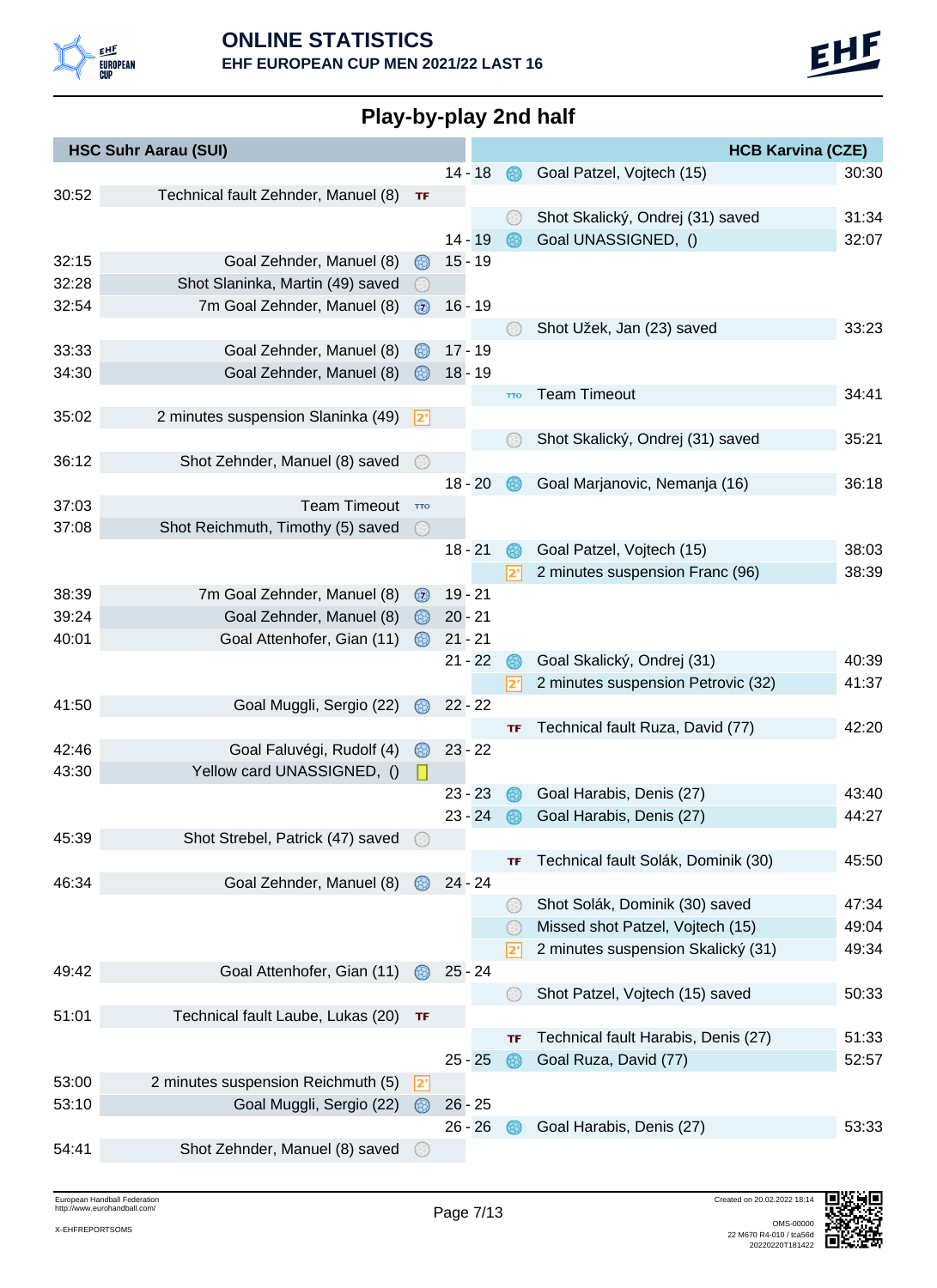

|       |                                    |                | Play-by-play 2nd half |  |                                    |       |
|-------|------------------------------------|----------------|-----------------------|--|------------------------------------|-------|
|       | <b>HSC Suhr Aarau (SUI)</b>        |                |                       |  | <b>HCB Karvina (CZE)</b>           |       |
| 55:11 | Missed shot Attenhofer, Gian (11)  | $(\odot)$      |                       |  |                                    |       |
|       |                                    |                |                       |  | Shot Fulnek, Patrik (21) saved     | 55:22 |
| 56:00 | Goal Strebel, Patrick (47)         | $\circledcirc$ | $27 - 26$             |  |                                    |       |
| 57:29 | <b>Team Timeout</b>                | <b>TTO</b>     |                       |  |                                    |       |
| 57:35 | Goal Strebel, Patrick (47)         | $\circledcirc$ | $28 - 26$             |  |                                    |       |
|       |                                    |                | $28 - 27$             |  | Goal Fulnek, Patrik (21)           | 57:44 |
| 57:50 | 2 minutes suspension Strebel (47)  | 2"             |                       |  |                                    |       |
| 57:57 | Goal Slaninka, Martin (49)         | $\circledR$    | $29 - 27$             |  |                                    |       |
|       |                                    |                | $29 - 28$             |  | Goal Petrovic, Kosta (32)          | 58:07 |
| 59:07 | Goal Slaninka, Martin (49)         | $\circledcirc$ | $30 - 28$             |  |                                    |       |
|       |                                    |                |                       |  | 2 minutes suspension Petrovic (32) | 59:16 |
| 59:34 | 2 minutes suspension Slaninka (49) | 2"             |                       |  |                                    |       |
|       |                                    |                |                       |  | Shot Užek, Jan (23) saved          | 59:46 |
|       |                                    |                |                       |  | Shot Harabis, Denis (27) saved     | 59:55 |
| 60:00 | Disqualification Slaninka (49)     |                |                       |  |                                    |       |

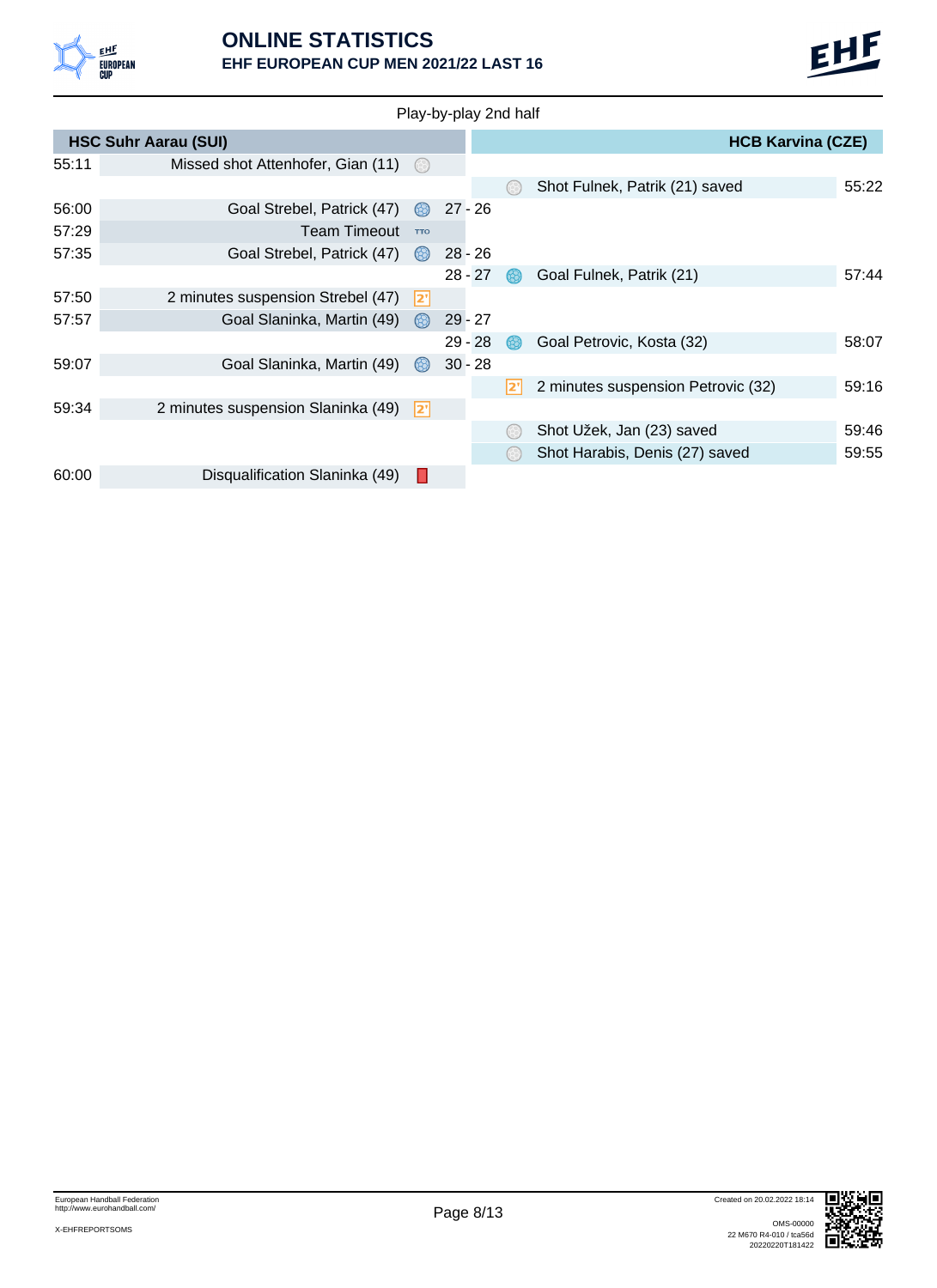

**8**

Goals: 12 Shots: 21 57 %

Shots: 7 85 %

**4**

Goals: 3 Shots: 5 60 %

Goals: 3 Shots: 5 60 % **Manuel**

2/2

**Gian**

**Rudolf**

**Sergio**



European Handball Federation http://www.eurohandball.com/

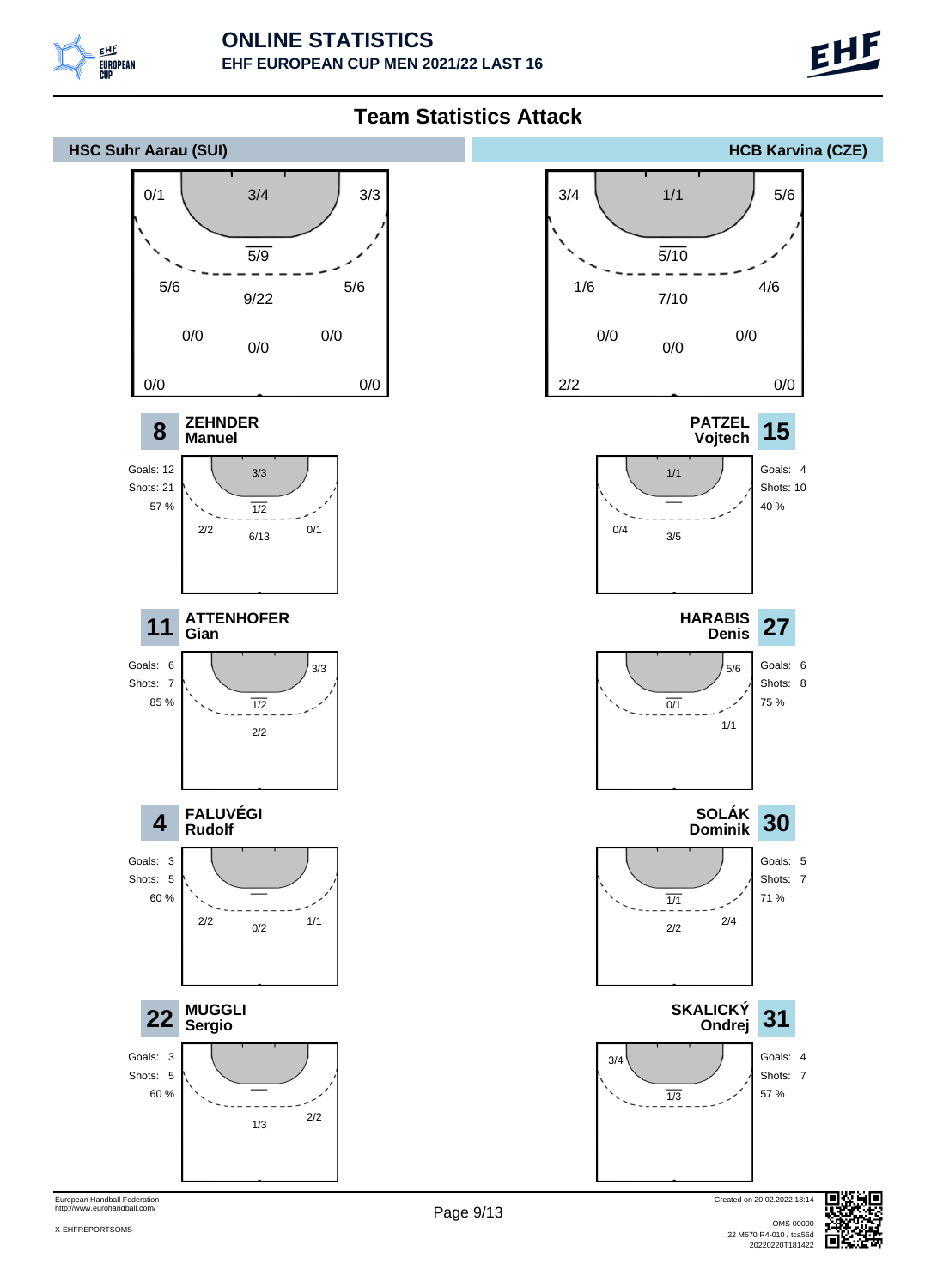



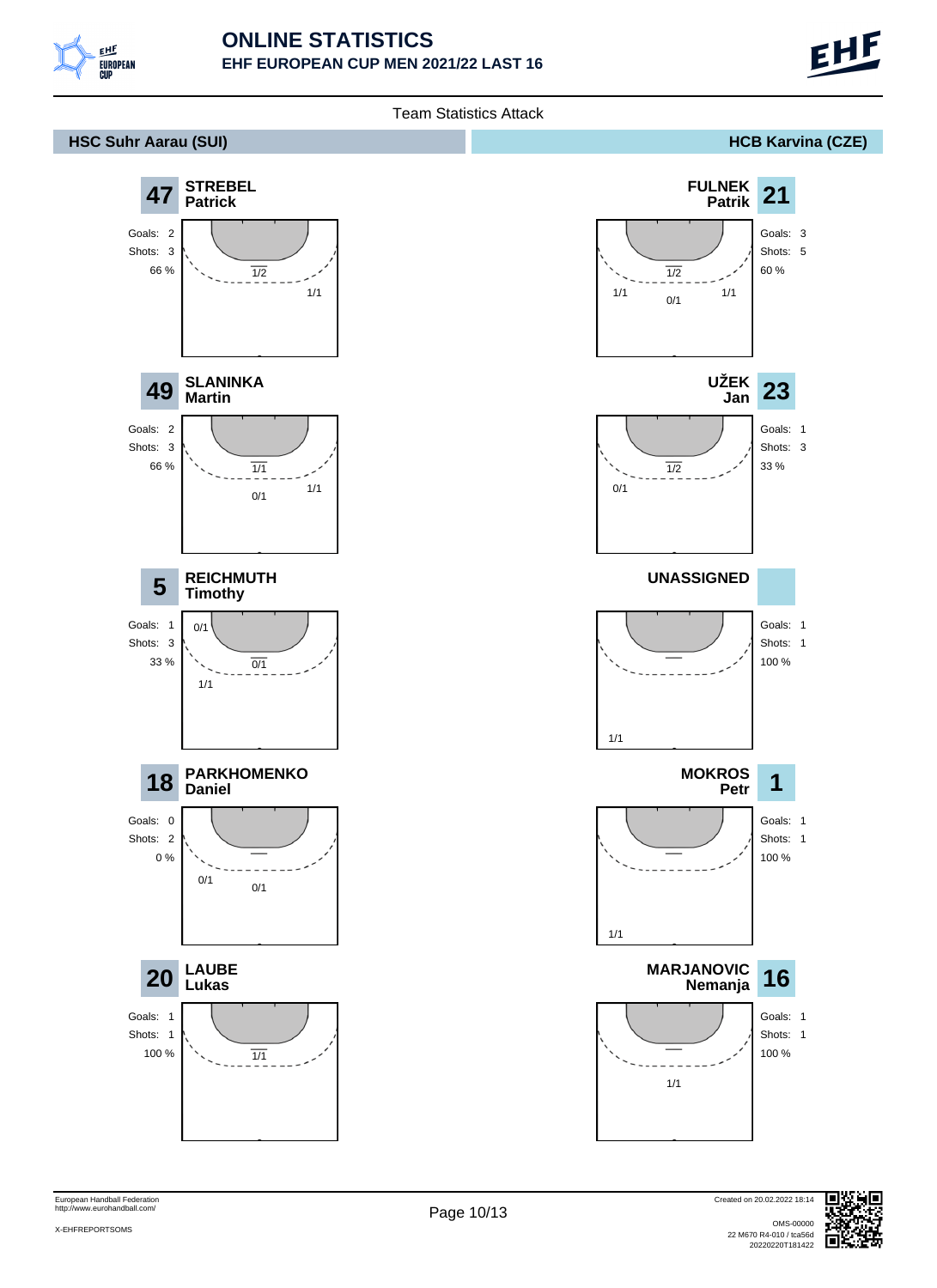



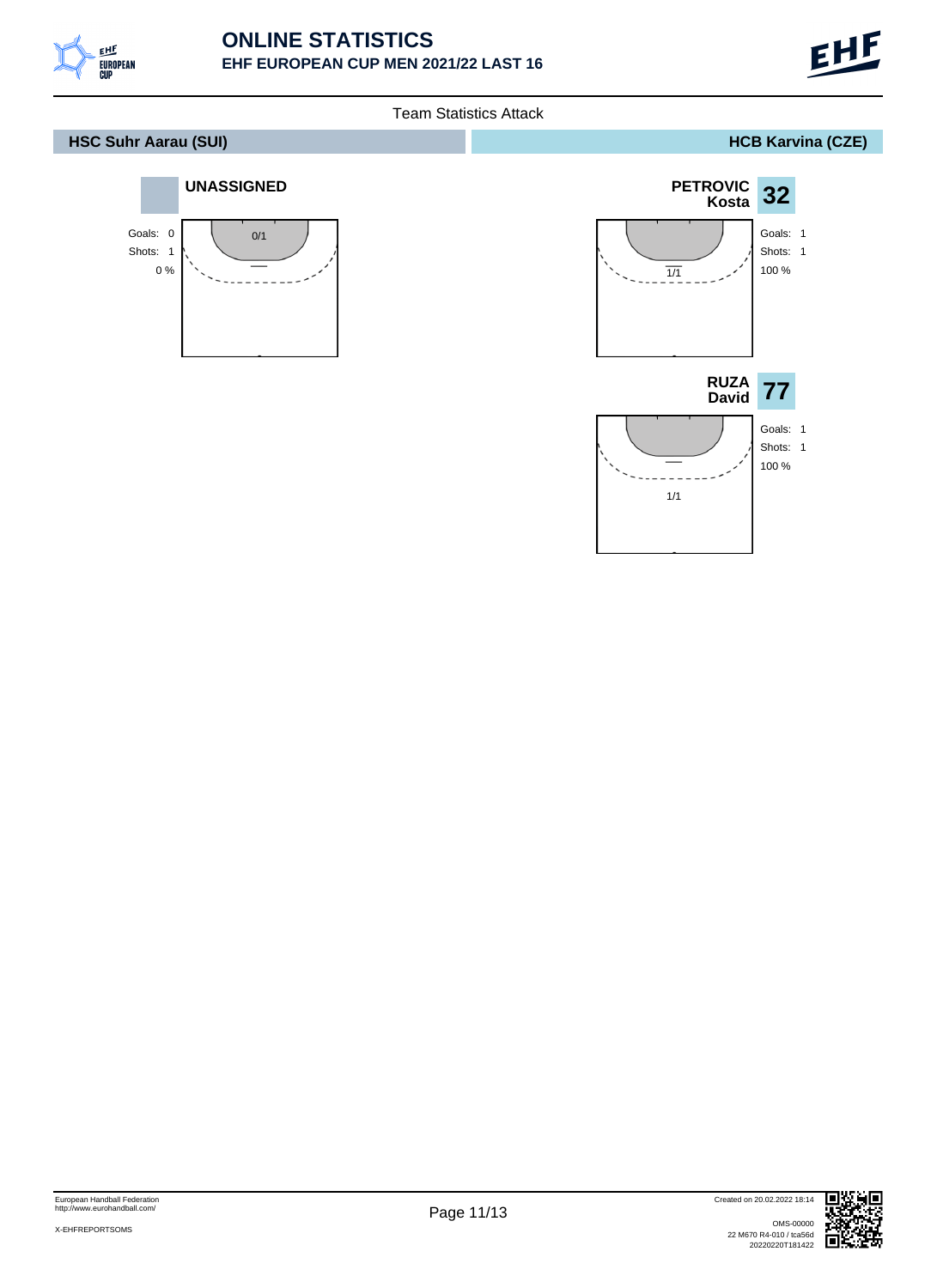